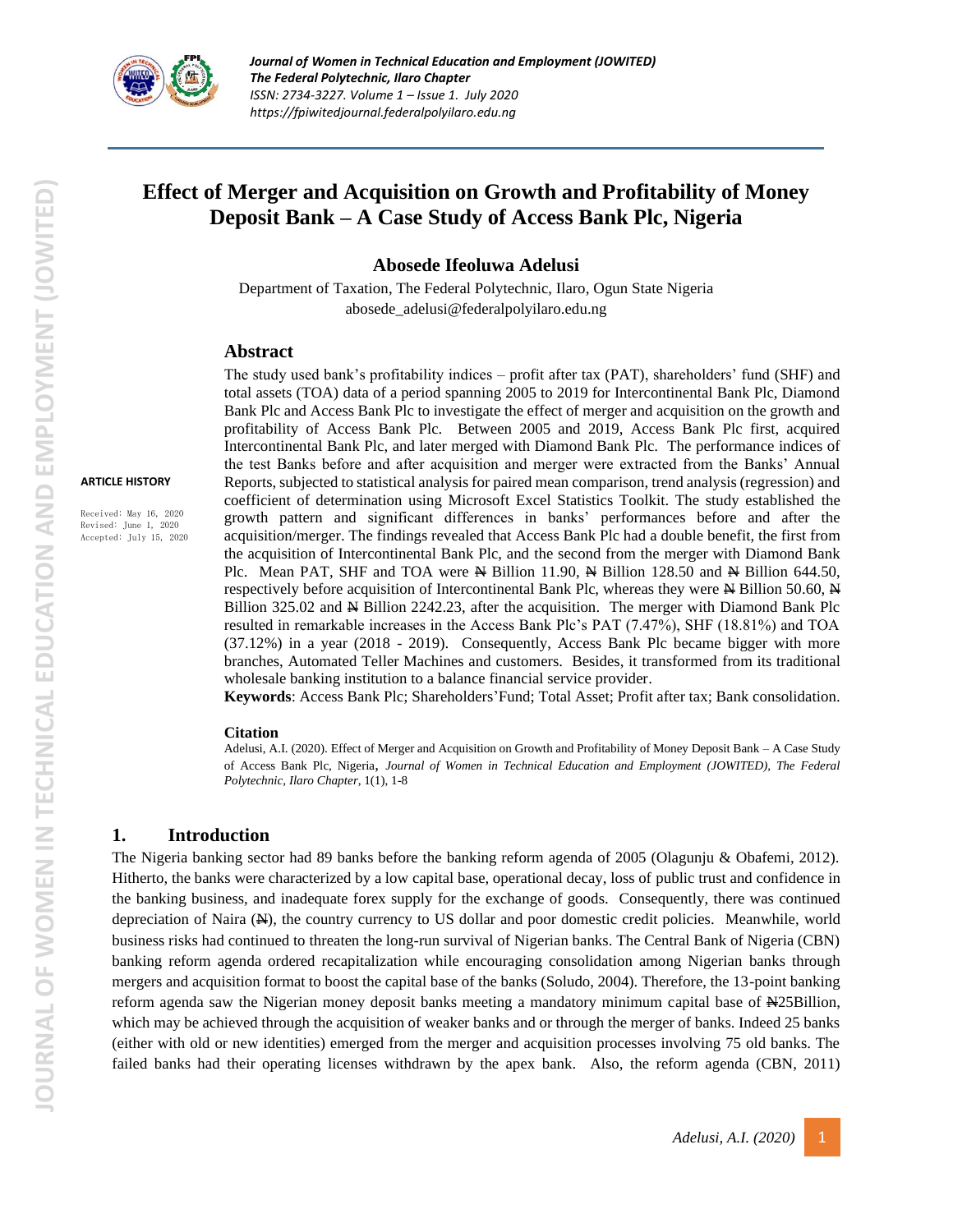

encouraged banks to achieve cost efficiencies through diversification, economies of scale, expansion of their product range, and improvement of activities which can bring about an increase in performance.

Anthony (2008) believed that mergers and acquisitions were able to address the insolvency in banks, in addition to being useful for the growth of firms. Besides, it raises performance (i.e profitability) of banks in the long run. De-Nicolo, (2003) opined that mergers and acquisitions practices in the finance sector impacted positively on the operations of many banks that have adopted the practice for their survival. Akpan (2007) asserted that the process of allowing banks to consolidate enhanced customers' trust in the banking business in Nigeria due to their resultant increased earnings after consolidation and recapitalization process. Afolabi (2011) noted that merger and acquisition have issues concerning implementation in terms of payment efficiency and distress resolution where a strong organization decides to take over a weak business that is not doing well, to save the business from going bankrupt. The attention of regulatory authority is needed so prevent the healthy entity from experiencing solvency problems. In a study where two banks were used as the sample size, Joshua (2010) explained that in the post-consolidation era the banks make more revenue than the pre-consolidation period. Olagunju & Obademi (2012) stated that during the banking reform of 2005 in Nigeria, there was a significant relationship between merger and acquisition, the capital base of the firms, and the resultant improved profit recorded in the period after 2005. Ikpefan & Kazeem (2013) examined the obstacles encountered by Nigeria banks during the recapitalization period and noted that merger and acquisition of the sampled banks did not affect the banks' cost of equity but had effects on the banks' performance. On the contrary, however, Odetayo & Olowe (2013) noted that consolidation and recapitalization did not affect the bank's profit significantly. Owolabi & Ogunlalu (2013) concluded that consolidations or merging and acquisition would not always automatically amount to increased return on investment of banks. They discovered that capital alone did not result in an excellent performance.

Given the conflicting reports on the effects of merger and acquisition on the performance of deposit money banks after consolidation, the present study aimed at investigating the banking business in Nigeria with a particular reference to Access Bank Plc more so the bank experienced the transformation processes. The bank, after the surviving consolidation era of 2005, acquired 75% majority shareholding of Intercontinental Bank, Plc, in 2011 (Oyebode, 2012). Also, the bank's shareholders approved the merger with Diamond Bank, Plc in 2018, and subsequently, the bank became the largest bank in the country in terms of customer base and total asset (Bello-Olusoga, 2019). The present study answered the questions as to whether or not merger and acquisition had a remarkable influence on the profitability, shareholders'fund, and total assets of Access Bank PLC.

# **2. Methodology**

### **2.1 Case Study**

Access Bank Plc, licensed by CBN in 1989 and listed on the Nigeria Stock Exchange in 1998, is a full-service commercial bank with its headquarter in Nigeria, west of Africa. Intercontinental Bank Plc was established in 1989 as Intercontinental Merchant bank, it transformed to Intercontinental Bank Limited, a commercial bank, this Bank was listed on the Nigeria Stock Exchange. Diamond Bank Plc started in 1991. The Bank, although incorporated in 1990, became a universal bank in 2001. Diamond Bank Plc was listed on Nigeria Stock Exchange in 2005. The CBN later repealed the Bank's universal banking model and converted its license to international commercial bank business. With its mission of becoming one of the top three largest commercial banks in Nigeria in focus, the Access Bank Plc after the consolidation era of 2005 began the process of acquisition of Intercontinental Bank Plc and got that mission actualized in 2011. In furtherance of its mission, in 2018 Access Bank Plc got into a merger with Diamond Bank Plc. Besides being located in all major commercial centres and cities across Nigeria, the Bank has branches in some West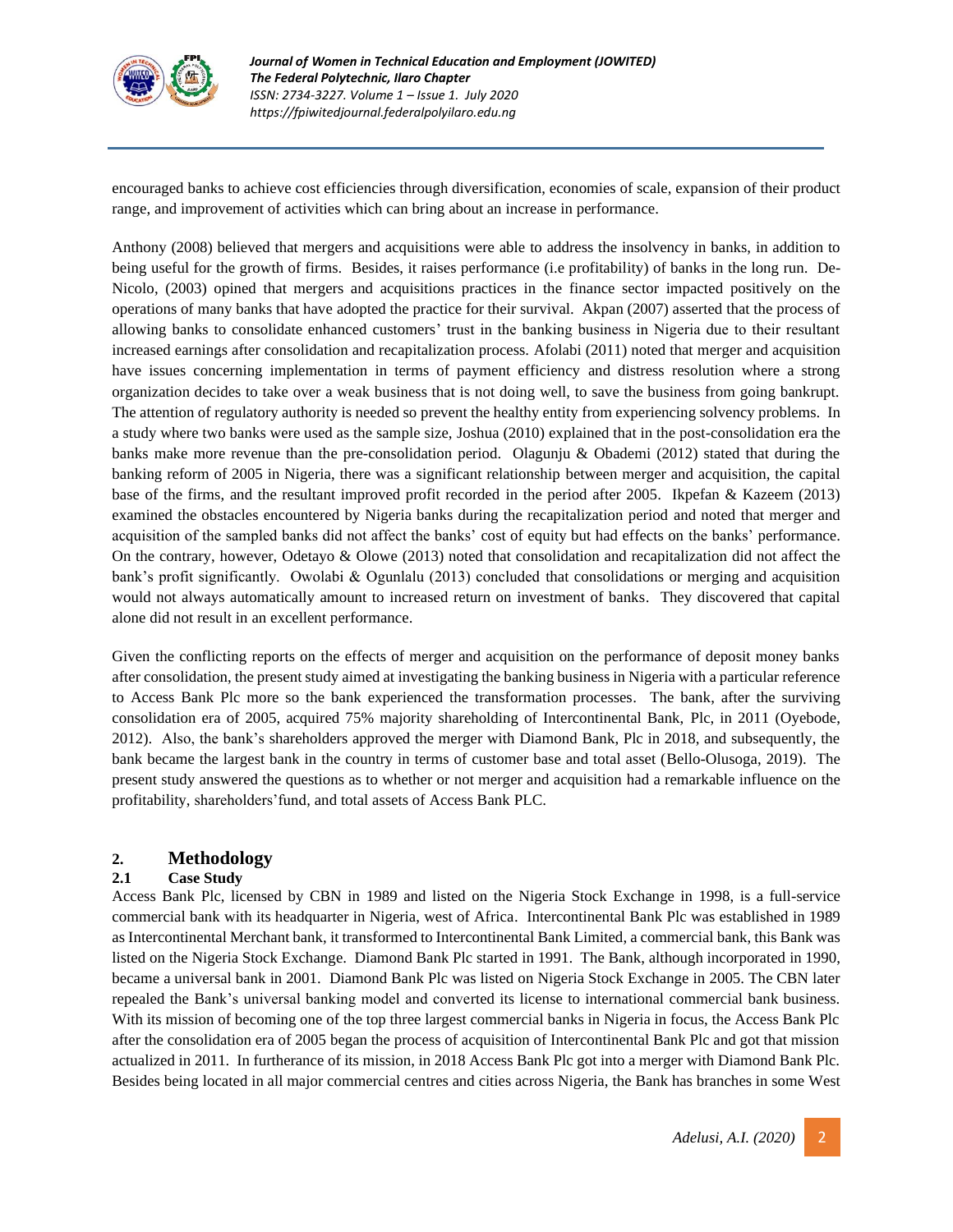

and East African countries and the United Kingdom. The bank also has representative offices in the Republic of China, Lebanon, the United Arab Emirates, and India (Access Bank Annual Reports, 2019).

## **2.2 Data collection & Statistical Analysis**

Indices of performance including Profit After Tax (PAT), Shareholders'Fund (SHF) and Total Assets (TOA) reported by the Access Bank Plc six years before and after the acquisition of Intercontinental Bank Plc (i.e. 2006 -2017) and those indices reported by Diamond Bank Plc six years before its merger with Access Bank Plc (i.e. 2012 - 2017). Available performance data of the Access Bank Plc and Diamond Bank Plc after the merger was compared. Bank's performance data were collected through secondary sources, that is, from the Annual Reports and Accounts of the Access Bank Plc the Intercontinental Bank Plc, and the Diamond Bank Plc. The Annual Reports are reliable statutory reports and they are a true representation of the official reports of banks. Consequently, they are reliable documents of any business entity that is accessible to the public. PAT, SHF, and TOA data collected were subjected to both descriptive and inferential statistical analysis using Statistical Toolkit of Microsoft Excel to establish trends and significant differences in banks'performance, pre, and post-merger/post-acquisition. Correlation and regression analysis were done to establish relationships and trends in performance respectively.

# **3. Results and Discussion**

The results presented in Table 1 shows the performance data recorded in the Annual Reports of the three Banks selected for the case study before the acquisition and merger arrangements. The results showed that the three Banks had their performance indices increased progressively between 2005 and 2008. However, Intercontinental Bank Plc showed remarkable higher values in the indices than the two other Banks. Indeed, the results of significance in Table 2 showed that PAT and TOA of Intercontinental Bank Plc were significantly higher (P>0.05) than those of the Access Bank. Also, Intercontinental Bank's SHF was higher but not significantly different from the Access' (P<0.05). The results were suggestive of a better performance by the Bank before the acquisition by Access Bank. Also, it appeared that the acquisition plan of Access Bank Plc was a good decision and a good move. Consequently, the performance of Access Bank Plc before and after the acquisition of the Intercontinental Bank Plc was reviewed by comparison of the values of the three indices from the financial year 2006 to 2017.

| Year | Intercontinental Bank Plc |            |            | <b>Access Bank Plc</b> |            |            | Diamond Bank Plc |            |            |
|------|---------------------------|------------|------------|------------------------|------------|------------|------------------|------------|------------|
|      | <b>PAT</b>                | <b>SHF</b> | <b>TOA</b> | <b>PAT</b>             | <b>SHF</b> | <b>TOA</b> | <b>PAT</b>       | <b>SHF</b> | <b>TOA</b> |
|      |                           |            |            |                        |            |            |                  |            |            |
| 2005 | 5.02                      | 32.58      | 164.35     | 0.5                    | 14.07      | 66.92      | 2.53             | 20.71      | 124.99     |
| 2006 | 8.6                       | 53.91      | 360.9      | 0.74                   | 28.89      | 174.55     | 3.85             | 34.97      | 223.05     |
| 2007 | 14.81                     | 155.87     | 663.54     | 6.08                   | 28.38      | 328.62     | 6.93             | 53.89      | 312.25     |
| 2008 | 34.77                     | 200.41     | 1,392.21   | 16.06                  | 172        | 1,043.47   | 11.82            | 116.98     | 603.33     |
| 2009 |                           |            |            | 22.01                  | 173.15     | 647.57     | 2.05             | 110.36     | 604        |
| 2010 |                           |            |            | 12.9                   | 182.8      | 726.9      | 6.52             | 116.88     | 548.4      |
| 2011 |                           |            |            | 13.6                   | 185.8      | 945.9      | $-13.72$         | 85.98      | 796.23     |
| 2012 |                           |            |            | 31.6                   | 187        | 949.4      | 22.11            | 108.86     | 1,178.10   |
| 2013 |                           |            |            | 31.1                   | 237.6      | 1,516.80   | 29.76            | 138.3      | 1,354.93   |
| 2014 |                           |            |            | 39.9                   | 274.2      | 1.981.00   | 22.06            | 205.66     | 1,750.27   |
| 2015 |                           |            |            | 58.9                   | 360.4      | 2.411.00   | 3.8              | 208.08     | 1,555.08   |
| 2016 |                           |            |            | 76.6                   | 421.7      | 3,094.90   | 1.97             | 211.34     | 1,662.51   |
| 2017 |                           |            |            | 65.5                   | 469.2      | 3,499.70   | 0.86             | 213.56     | 1,687.56   |

| Table1 Performance data for Intercontinental Bank Plc. Access Bank Plc and Diamond Bank Plc for 2005 |
|------------------------------------------------------------------------------------------------------|
| to $2019**$                                                                                          |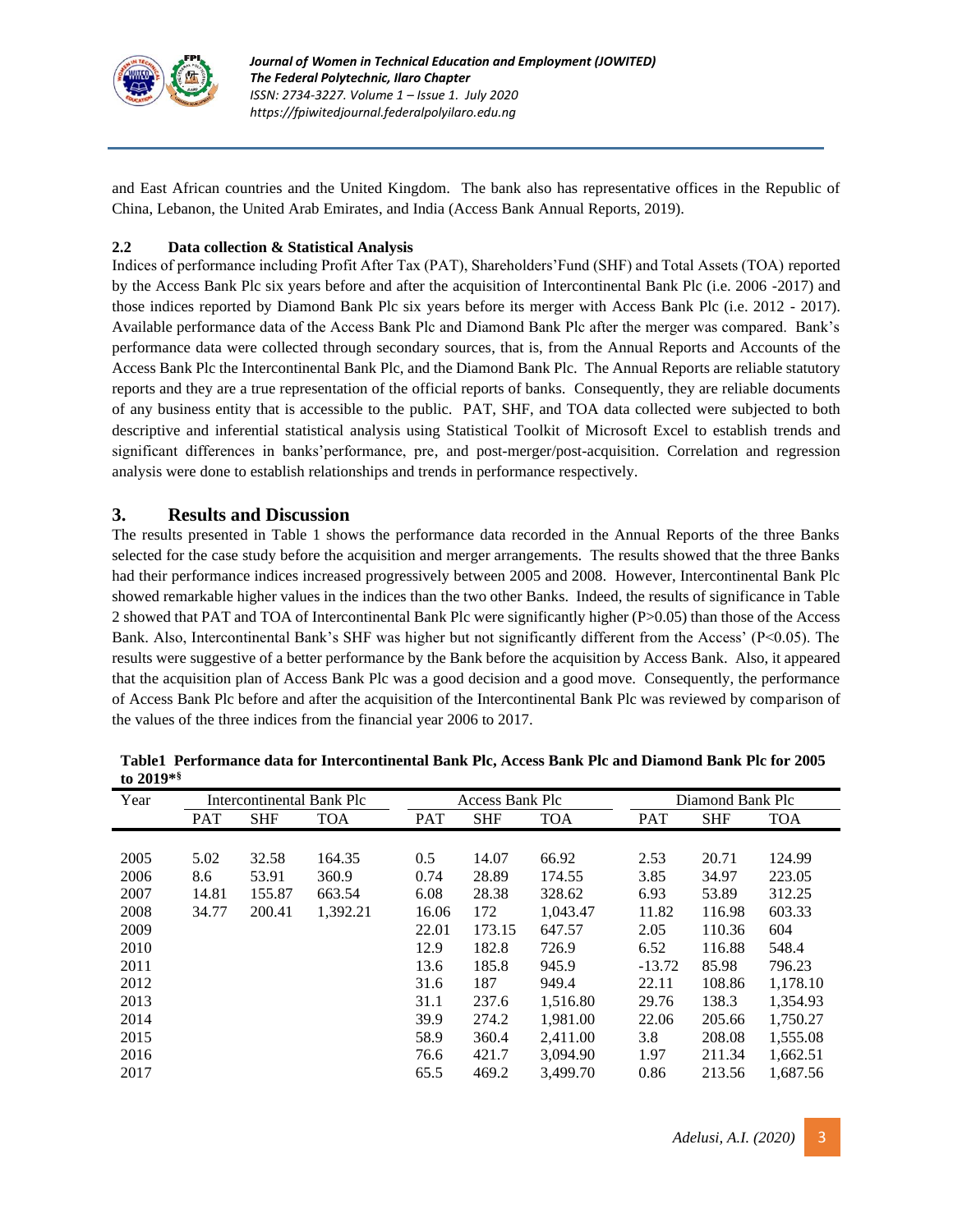

#### *Journal of Women in Technical Education and Employment (JOWITED) The Federal Polytechnic, Ilaro Chapter ISSN: 2734-3227. Volume 1 – Issue 1. July 2020 https://fpiwitedjournal.federalpolyilaro.edu.ng*

| 2018 | 68.1 | 440.8 3,968.10 7.36 28.34 1,374.29    |  |  |
|------|------|---------------------------------------|--|--|
| 2019 |      | 73.6 542.9 6.311.00 2.53 20.71 124.99 |  |  |

 $*PAT=$  Profit after tax; SHF = Shareholder funds; TOA = Total asset

**§**All values are expressed in N'Billion

|                                          | <b>PATI</b>    | <b>PATA</b>     | <b>SHFI</b>         | <b>SHFA</b>       | <b>TOAI</b>    | <b>TOAA</b>       |
|------------------------------------------|----------------|-----------------|---------------------|-------------------|----------------|-------------------|
| Mean                                     | 15.8           | 5.845<br>53.010 | 110.6925            | 60.835<br>5539.47 | 645.25         | 403.39<br>193624. |
| Variance                                 | 176.2965       | 5               | 6472.017            | 8                 | 290134.5       | 3                 |
| <b>Observations</b>                      | 4              | 4               | $\overline{4}$      | $\overline{4}$    | 4              | 4                 |
| Pearson Correlation<br>Hypothesized Mean | 0.992772       |                 | 0.777942            |                   | 0.989557       |                   |
| <b>Difference</b>                        | $\theta$       |                 | $\overline{0}$      |                   | $\Omega$       |                   |
| Df                                       | 3<br>3.257391* |                 | 3<br>$1.920633^{n}$ |                   | 3<br>3.993058* |                   |
| t Stat                                   | *              |                 | s                   |                   | *              |                   |
| $P(T \le t)$ one-tail                    | 0.023612       |                 | 0.075272            |                   | 0.014068       |                   |
| t Critical one-tail                      | 2.353363       |                 | 2.353363            |                   | 2.353363       |                   |
| $P(T \le t)$ two-tail                    | 0.047225       |                 | 0.150544            |                   | 0.028136       |                   |
| t Critical two-tail                      | 3.182446       |                 | 3.182446            |                   | 3.182446       |                   |

| Table 2. t-Test: Paired Two Sample for Means of Performance indices of Intercontinental Bank Plc and |  |
|------------------------------------------------------------------------------------------------------|--|
| <b>Access Bank Plc*</b>                                                                              |  |

 $*$ PATI = PAT Intercontinental Bank; PATA = PAT Access Bank; SHFI = SHF Intercontinental Bank; SHFA = SHF Access Bank; TOAI = TOA Intercontinental Bank; TOAA = TOA Access Bank.

\*\*Significant (P>0.05); n.s. Not Significant (P<0.05)

The results presented in Table 3 showed that the average mean values of PAT, SHF, and TOA of Access Bank Plc before the acquisition of Intercontinental Bank Plc were significantly (P>0.05) lower than mean values attained after the acquisition exercise. The remarkable enhancement of the Access Bank's performance within six years after the acquisition exercise supports the results earlier workers who showed that a positive relationship existed between merger and acquisitions and profitability with a positive effect on the shareholders'fund (Akpan, 2007; Joshua, 2010; Ikpefan & Kazeem, 2013; Onikoyi & Awolusi, 2014). However, the findings were contrary to those of Odetayo & Olowe, (2013) did not observe in a merger and acquisition a significant effect on the financial performance of banks.

**Table 3. t-Test: Paired Two Sample for Means of performance indices of Access Bank Plc before and after acquisition Intercontinental Bank Plc\*\***

|                                                 | PAT/BF   | PAT/AF  | SHF/BF   | SHF/AF   | TOA/BF   | TOA/AF   |
|-------------------------------------------------|----------|---------|----------|----------|----------|----------|
| Mean                                            | 11.89833 | 50.6    | 128.5033 | 325,0167 | 644.5017 | 2242.133 |
| Variance                                        | 56.36514 | 364.528 | 6012.764 | 12132.22 | 115490.3 | 920531.9 |
| <b>Observations</b>                             | 6        | 6       | 6        | 6        | h        | 6        |
| Pearson Correlation<br><b>Hypothesized Mean</b> | 0.580798 |         | 0.8285   |          | 0.725195 |          |
| Difference                                      | 0        |         | 0        |          | 0        |          |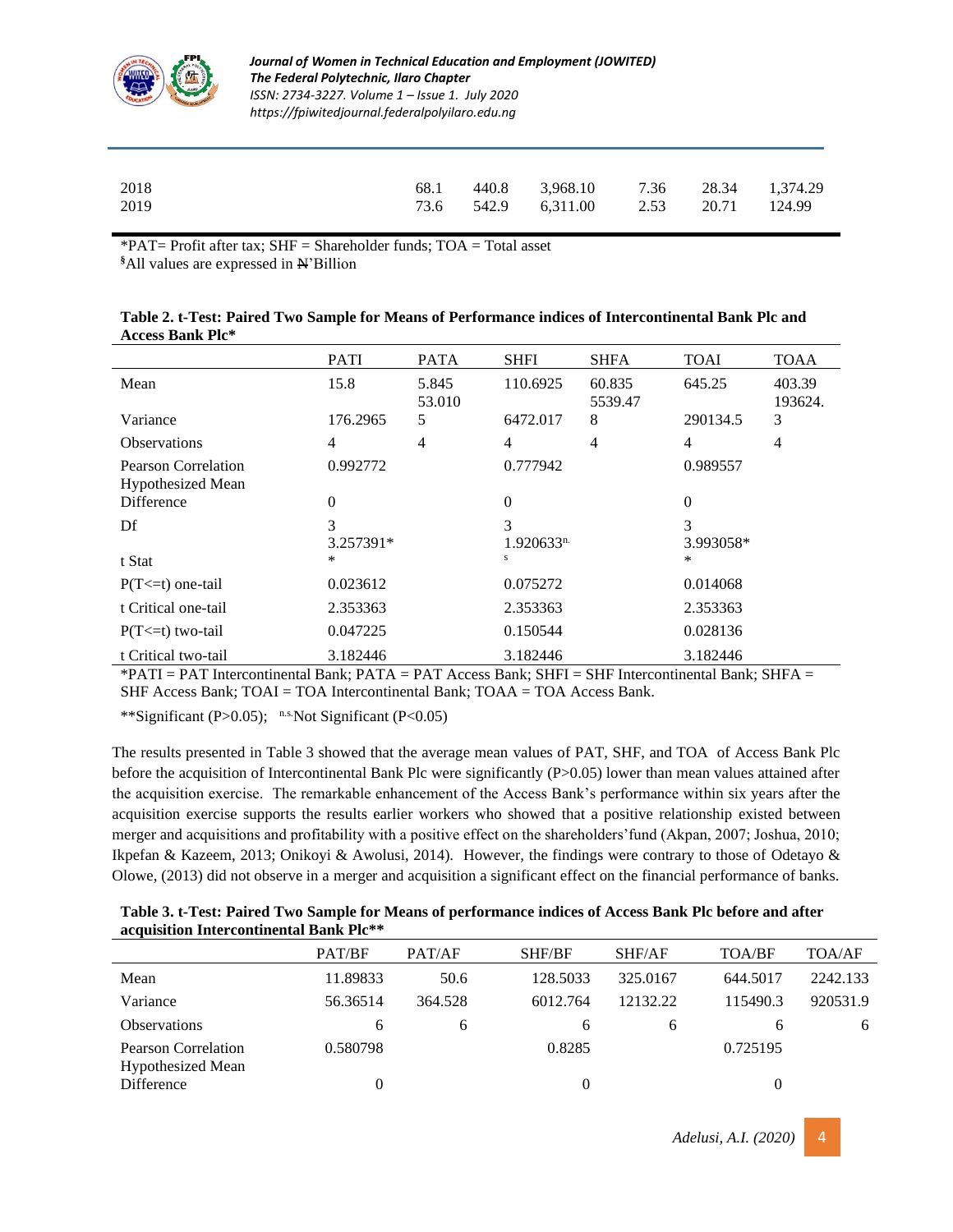

| df                    | 5           |             | $\mathcal{L}$ |
|-----------------------|-------------|-------------|---------------|
| t Stat                | $-5.94369*$ | $-7.61798*$ | $-5.215*$     |
| $P(T \le t)$ one-tail | 0.000963    | 0.00031     | 0.001712      |
| t Critical one-tail   | 2.015048    | 2.015048    | 2.015048      |
| $P(T \le t)$ two-tail | 0.001926    | 0.00062     | 0.003424      |
| t Critical two-tail   | 2.570582    | 2.570582    | 2.570582      |

\*\*PAT/BF = PAT before; PAT/AF = PAT after; SHF/BF = SHF before; SHF/AF = SHF after; TOA/BF = TOA before;  $TOA/AF = TOA$  after

\*Significant (P>0.05)

Acquisition or takeover has been defined as the act of purchasing the controlling interest of an organization by another business entity such that the acquired company becomes the subsidiary or a division of the acquirer company (Nwude, 2013). The author added that its advantages in business include a reduction in risk, improved business techniques, technological exchange, improved profits, open market listing, and the ability to assess a larger loan (Nwude, 2013).

The merger of Access Bank Plc and Diamond Bank Plc began in 2018 and completed a year later. Therefore, there is very little performance data to date to assess the performance of the Access Bank Plc post-merger period. A casual look at the performance of both banks in 2019 shows that while Access Bank Plc showed remarkable increases in the PAT (7.47%), SHF (18.81%) and TOA (37.12%) from 2018 to 2019, the reverse was the case for Diamond Bank Plc. The latter recorded decreases of 65.63%, 28.83%, and 90.91% in PAT, SHF, and TOA, respectively. However, the study of performances of both Banks in the pre-merger period to indicate their strength was done. Graphical representations of the growth pattern of both Banks for six years before the merger (i.e. 2012-2017) are presented in Figures 1-3. The graphs of the trends in PAT (Figure 1), SHF (Figure 2) and TOA (Figure 3) show the regression equations that best describe the trends and from which projections can be made and  $\mathbb{R}^2$ , coefficient of determination of the curves.

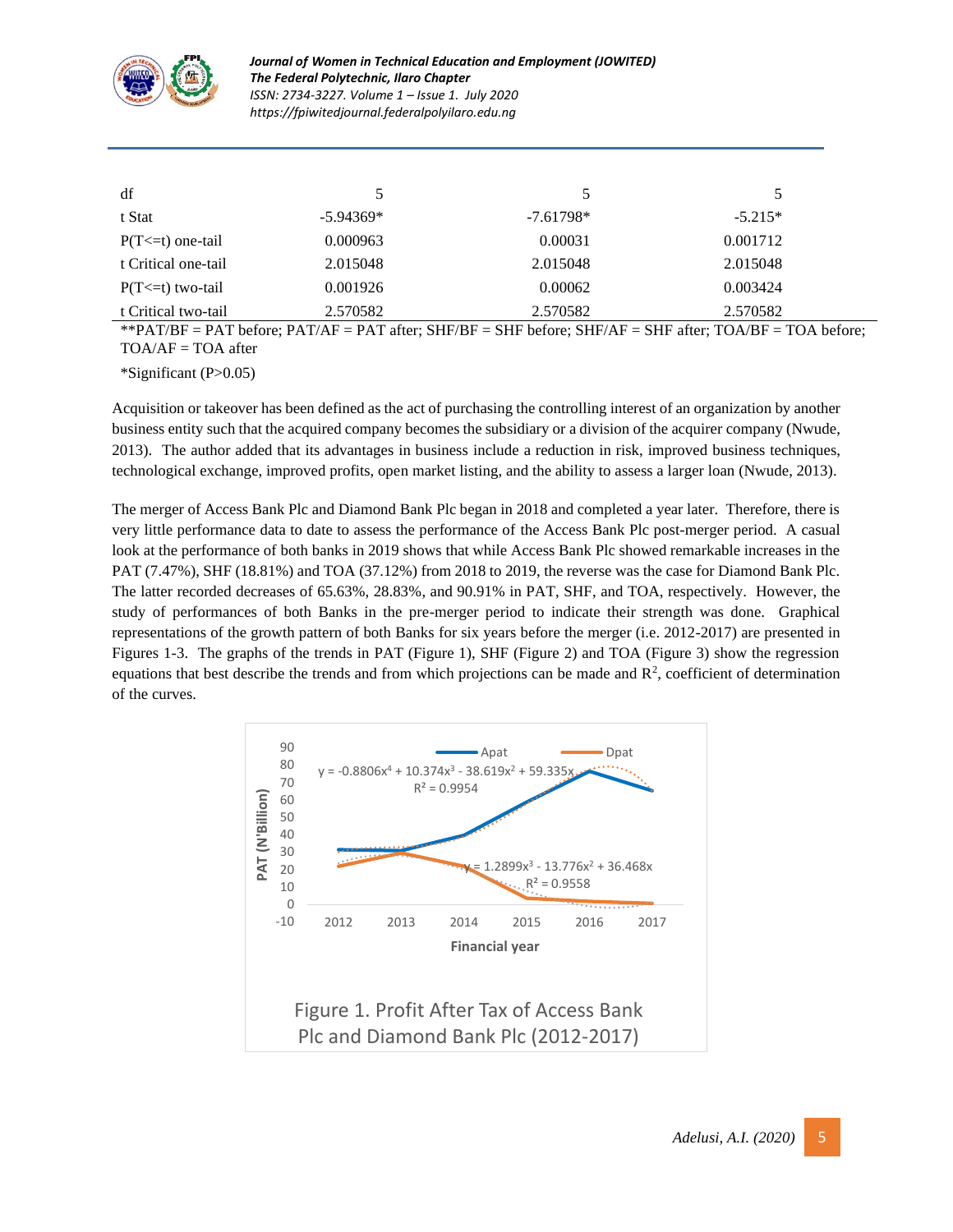





The graphs revealed that both Banks showed similar Profit after tax in 2012 and 2013. Afterwards, it rose sharply up to 2016 and stabilized thenceforth in Access Bank. On the other hand, it plummeted sharply and stabilized at a low level in Diamond Bank Plc. Also, both Banks showed similar strength in shareholders' funds and total assets up to 2014 when Access Bank Plc continued to increase while Diamond Bank Plc declined. The decline in the performance of Diamond Bank Plc during the period might be due to the merger arrangements that were in the final stages and the winding down of its operations, whereas Access Bank Plc received a substantial boost in the shareholders' fund and total assets.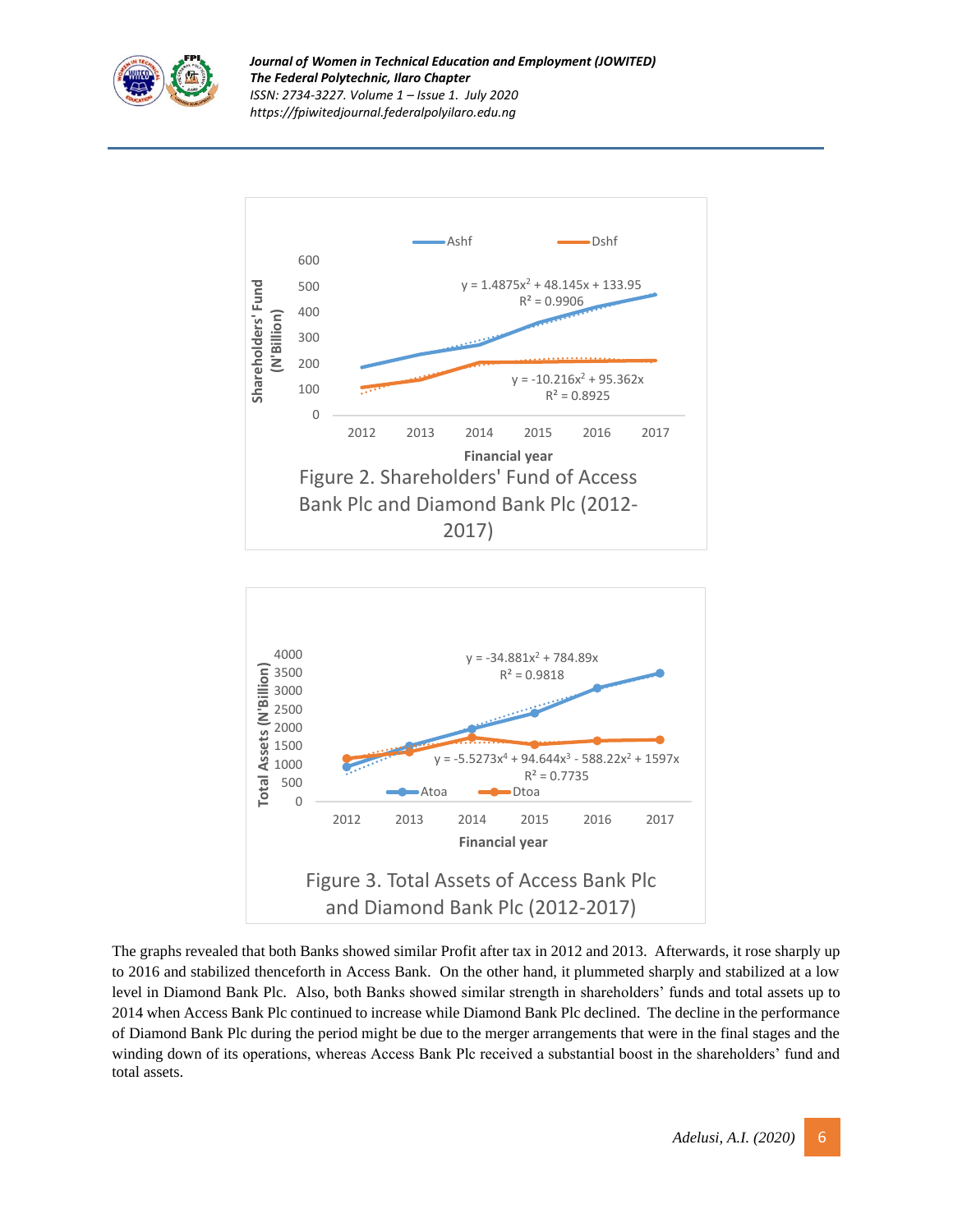

Ikpefan and Kazeem (2013) observed that a merger involves two businesses or firms of relative same size and strength, deliberately decided to form a culturally new business organization. Also, according to Nwude (2013), a merger is seen as an aspect of corporate strategy, corporate finance, and management dealing with the combining of different companies that can aid, finance, or help a growing company in a given industry to grow rapidly without having to create another business entity. One or more firms can come together to create a new business organization with an existing firm through consolidation, where the newly created business entity inherited the assets and liabilities of the firms that came together to form the new business. The other businesses that come to join a new one will wound up, the merger is thereby finalized when the available shares are distributed among the new owner of the new and larger firm that merged.

Access Bank Pl, through the acquisition of Intercontinental Bank Plc, took advantage of synergy theory to increase its branches, thereby enjoying the advantages provided from the economy of scale. Also, the Bank transformed from its traditional wholesale banking institution to a balance financial service provider and had an increased customer base and diversified board members with high-level management skills. The Bank expanded to become one of the largest four commercial Banks in [Nigeria](https://en.wikipedia.org/wiki/Nigeria) with over 5.7 million customers, 309 branches, and over 1,600 [Automated Teller](https://en.wikipedia.org/wiki/Automated_teller_machine)  [Machines](https://en.wikipedia.org/wiki/Automated_teller_machine) (ATMs) was created (Wigwe, 2018). The key business segments of Access Bank Plc are corporate and investment banking, commercial banking, business building, and personal banking. Its merger with Diamond Bank's best digital technology innovation and customer-centricity resulted in the diversity of the Bank with over 36 million customer networks (Wigwe, 2019).

# **4. Conclusion**

The consequent growth patterns as indicated by the three performance indices of Access Bank Plc before and after the acquisition and merger exercises, it may be concluded that the Access Bank Plc had a double benefit, the first from the acquisition of Intercontinental Bank Plc, and the second from the merger with Diamond Bank Plc. The Bank's profitability was raised enlargement of its market share which includes shareholders fund, enlarge customer base, increase profit and total assets. The Bank became bigger with more branches, Automated Teller Machines and customers. Besides, it transformed from its traditional wholesale banking institution to a balance financial service provider.

### **References**

- Afolabi, J. A. (2011). Mergers and acquisitions in the Nigeria banking system: issues and challenges, paper delivered at the workshop for business editors and finance correspondents association of Nigeria, at manpower development institute, Dutse, Jigawa state, November 28-29
- Akpan A.B. (2007): Effectiveness of bank capitalization and consolidation in building market confidence: an assessment of customer's perception in Nigeria. Abuja J Bus Admin.

Annual Reports of Access Banks (2005-2019)

Annual Reports of Diamond bank plc (2005-2019)

Annual Reports, Intercontinental Bank, Plc (2005-2008)

Anthony, E. J. (2008). Evaluation of growth and merger and acquisition as strategic growth options in the Nigerian banking sector. A dissertation presented in the part of the consideration for the degree of MA in corporate strategy and governance, University of Nottingham, United Kingdom.